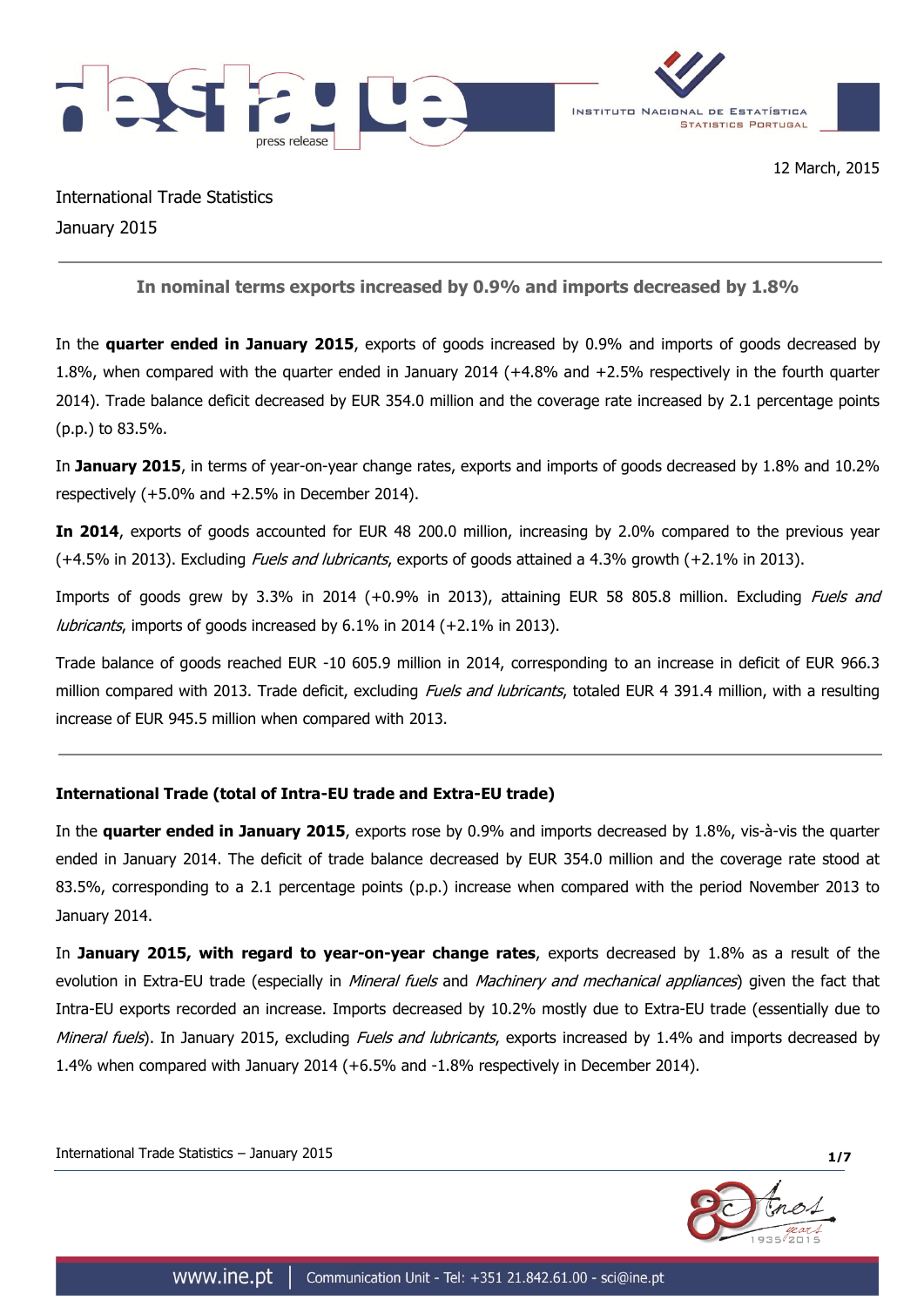

**With regard to month-on-month change rates**, in **January 2015**, exports increased by 3.6%, due to Intra-EU trade (with the emphasis on *Vehicles and other transport equipment*), since Extra-EU exports decreased. Imports decreased by 5.9% as a result of the evolution in both types of trade and, when considering traded goods, it reflected the reduction in Mineral fuels and Machinery and mechanical appliances.

| PRELIMINARY GLOBAL DATA               |                  |                                   |               |  |  |  |
|---------------------------------------|------------------|-----------------------------------|---------------|--|--|--|
| <b>GLOBAL DATA</b>                    | <b>€ Million</b> | <b>GROWTH</b><br><b>RATE</b>      |               |  |  |  |
|                                       |                  | NOV 13 to JAN 14 NOV 14 to JAN 15 | $\frac{0}{0}$ |  |  |  |
| <b>INTERNATIONAL</b>                  |                  |                                   |               |  |  |  |
| Exports (FOB)                         | 11 632.5         | 11 735.7                          | 0.9           |  |  |  |
| Imports (CIF)                         | 14 299.0         | 14 048.3                          | $-1.8$        |  |  |  |
| <b>Trade Balance</b>                  | $-2666.5$        | $-2312.5$                         |               |  |  |  |
| Coverage rate (%)                     | 81.4             | 83.5                              |               |  |  |  |
| <b>INTRA-EU</b>                       |                  |                                   |               |  |  |  |
| Exports (FOB)                         | 8 2 7 0.5        | 8 4 2 9 . 6                       | 1.9           |  |  |  |
| Imports (CIF)                         | 10 786.8         | 10 719.1                          | $-0.6$        |  |  |  |
| <b>Trade Balance</b>                  | $-2516.3$        | $-2289.5$                         |               |  |  |  |
| Coverage rate (%)                     | 76.7             | 78.6                              |               |  |  |  |
| <b>EURO ZONE</b>                      |                  |                                   |               |  |  |  |
| Exports (FOB)                         | 6 971.2          | 7 100.3                           | 1.9           |  |  |  |
| Imports (CIF)                         | 9 807.1          | 9689.8                            | $-1.2$        |  |  |  |
| <b>Trade Balance</b>                  | $-2835.9$        | $-2589.5$                         |               |  |  |  |
| Coverage rate (%)                     | 71.1             | 73.3                              |               |  |  |  |
| <b>EXTRA-EU</b>                       |                  |                                   |               |  |  |  |
| Exports (FOB)                         | 3 3 6 2.0        | 3 3 0 6.2                         | $-1.7$        |  |  |  |
| Imports (CIF)                         | 3 5 1 2.2        | 3 3 2 9 . 2                       | $-5.2$        |  |  |  |
| <b>Trade Balance</b>                  | $-150.2$         | $-23.0$                           |               |  |  |  |
| Coverage rate (%)                     | 95.7             | 99.3                              |               |  |  |  |
| <b>EXCLUDING FUELS AND LUBRICANTS</b> |                  |                                   |               |  |  |  |
| Exports (FOB)                         | 2838.0           | 2 943.1                           | 3.7           |  |  |  |
| Imports (CIF)                         | 1782.6           | 1 720.1                           | $-3.5$        |  |  |  |
| <b>Trade Balance</b>                  | 1 0 5 5.4        | 1 2 2 3 . 1                       |               |  |  |  |
| Coverage rate (%)                     | 159.2            | 171.1                             |               |  |  |  |

## **Intra-EU trade**

In the **quarter ended in January 2015**, Intra-EU exports increased by 1.9% and Intra-UE imports declined by 0.6%, **vis-à-vis the quarter ended in January 2014**, with a corresponding coverage rate of 78.6% and a deficit of EUR 2 289.5 million.

In **January 2015**, Intra-EU exports increased by 0.2% **vis-à-vis January 2014**, mostly due to the evolution in Vehicles and other transport equipment (with the emphasis on Passenger motor cars, Parts and accessories for motor vehicles and Bicycles and other cycles). Intra-EU imports decreased by 2.7% essentially due to Mineral fuels (namely Medium oils and preparations, of petroleum or bituminous minerals, Petroleum oils and oils obtained from bituminous minerals, crude and Naphthalene containing > 50% of naphthalene).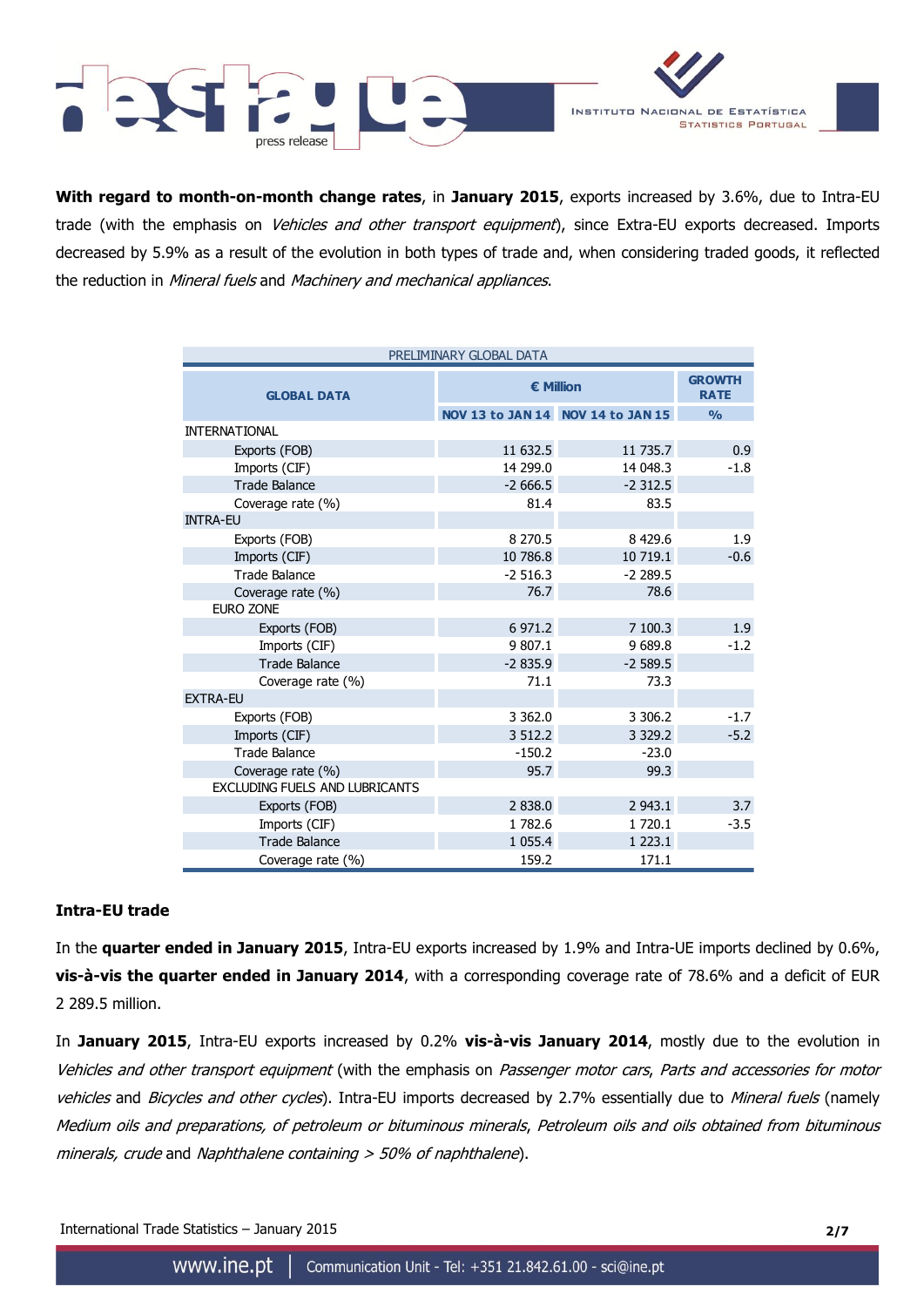



**When compared to the previous month**, Intra-EU exports grew by 12.0% in **January 2015**, mostly as a result of the evolution in Vehicles and other transport equipment (namely Passenger motor cars, Parts and accessories for motor vehicles and Bicycles and other cycles). Intra-EU imports decreased by 4.2% as a result of the reduction in Machinery and mechanical appliances, Agricultural products (mostly Maize (excl. seed for sowing) and Frozen shrimps and prawns) and Clothing (mostly Jerseys, pullovers, cardigans, waistcoats and similar articles, knitted or crocheted).

### **Extra-EU trade**

In the **quarter ended in January 2015**, **vis-à-vis the quarter ended in January 2014**, Extra-EU exports decreased by 1.7% and Extra-EU imports declined by 5.2%, which corresponded to a deficit of EUR 23.0 million and a coverage rate of 99.3%. Excluding *Fuels and lubricants*, Extra-EU exports grew by 3.7% and Extra-EU imports decreased by 3.5%. Extra-EU trade balance, excluding these types of products, accounted for a EUR 1 223.1 million surplus, corresponding to a coverage rate of 171.1%.

In **January 2015**, exports to Third Countries decreased by 7.1% **in comparison with January 2014**, mostly reflecting the decrease in Mineral fuels (namely Fuel oils and Motor spirit) and Machinery and mechanical appliances (mainly *Superheated water boilers*). Extra-EU imports decreased by 28.6% essentially due to the evolution in *Mineral* fuels (mostly Petroleum oils and those obtained from bituminous minerals, crude). It should be remembered that in January 2014, Extra-EU imports accounted for a high monthly value as a result of the recovery after a previous month of particularly bad weather conditions experienced which affected the normal working procedures of the port terminals and also due to the anticipation of the effects caused by the scheduled stops of the Sines refinery foreseen in March 2014.

In **January 2015**, Extra-EU exports decreased by 15.2% **vis-à-vis December 2014** reflecting the decrease recorded in most groups of products, namely in *Machinery and mechanical appliances, Base metals* (mostly *Bars and rods, of iron* or non-alloy steel and Structures and parts of structures) and Vehicles and other transport equipment (namely Passenger motor cars). Extra-EU imports decreased by 11.3%, mainly due to Mineral fuels (mostly Petroleum oils and those obtained from bituminous minerals, crude). This outcome in Extra-EU imports of Mineral fuels is the result of the decline in volume of imports of this type of goods but is mostly related to the Crude-Brent price fluctuation which in January 2015 recorded the lowest price since May 2009.

International Trade Statistics – January 2015 **3/7**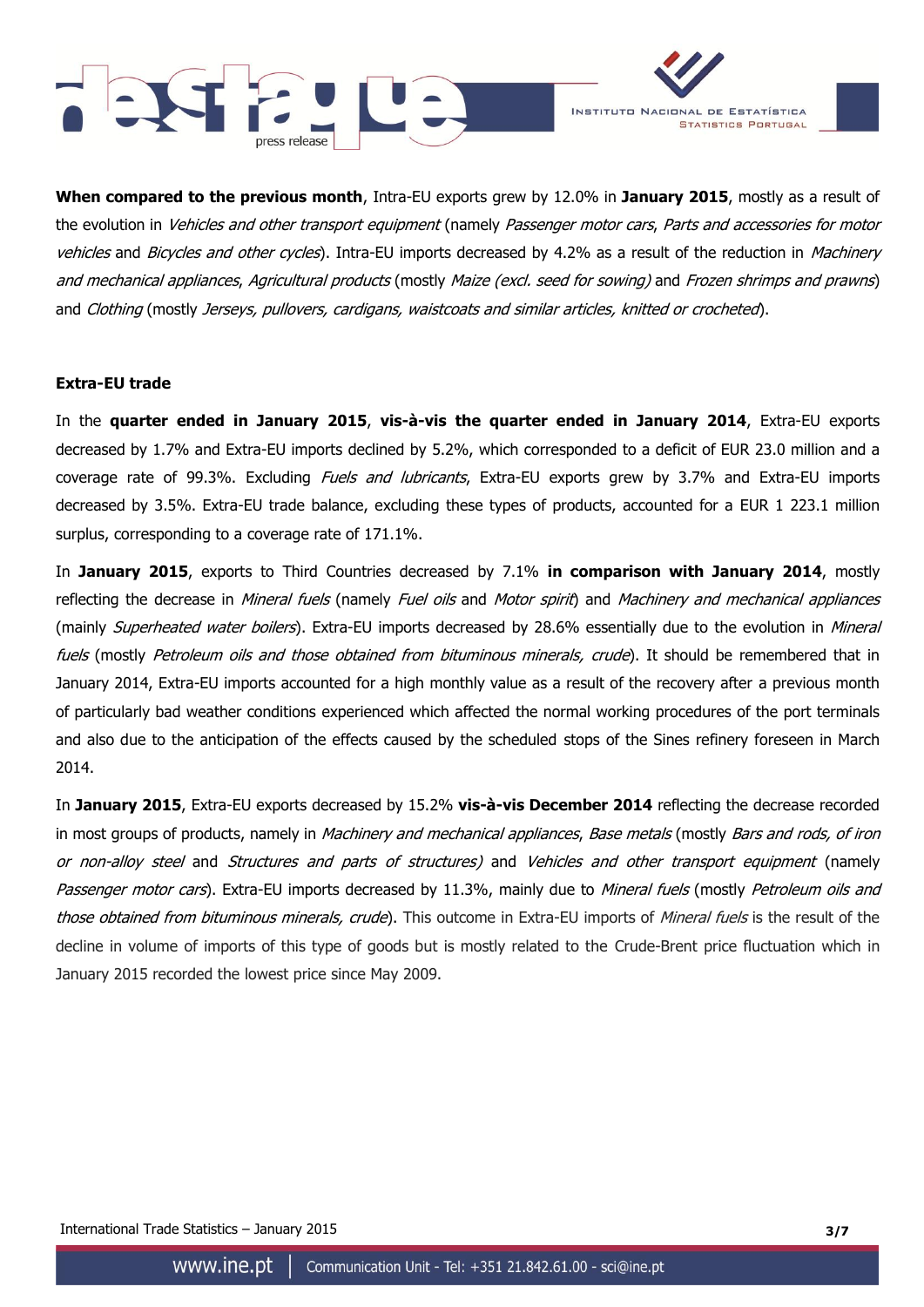

| PRELIMINARY MONTHLY DATA - EXPORTS |                    |         |                      |                           |                 |                                          |                  |                           |                    |      |                  |                           |
|------------------------------------|--------------------|---------|----------------------|---------------------------|-----------------|------------------------------------------|------------------|---------------------------|--------------------|------|------------------|---------------------------|
|                                    |                    |         | <b>INTERNATIONAL</b> |                           | <b>INTRA-EU</b> |                                          |                  | <b>EXTRA-EU</b>           |                    |      |                  |                           |
|                                    | $\epsilon$ Million |         | <b>GROWTH RATE</b>   |                           |                 | <b>GROWTH RATE</b><br>$\epsilon$ Million |                  |                           | $\epsilon$ Million |      |                  | <b>GROWTH RATE</b>        |
| <b>MONTH</b>                       |                    |         |                      | O/2                       |                 |                                          |                  | O/2                       |                    |      | $\frac{0}{0}$    |                           |
|                                    | 2014               | 2015    | Year-on-<br>year     | <b>Month-to-</b><br>month | 2014            | 2015                                     | Year-on-<br>year | <b>Month-to-</b><br>month | 2014               | 2015 | Year-on-<br>year | <b>Month-to-</b><br>month |
| <b>TOTAL</b>                       | 48 200             | 3860    |                      |                           | 34 181          | 2881                                     |                  |                           | 14 019             | 978  |                  |                           |
| <b>JANUARY</b>                     | 3 9 2 9            | 3 8 6 0 | $-1.8$               | 3.6                       | 2876            | 2881                                     | 0.2              | 12.0                      | 1 0 5 3            | 978  | $-7.1$           | $-15.2$                   |
| <b>FEBRUARY</b>                    | 3827               |         |                      |                           | 2 770           |                                          |                  |                           | 1 0 5 7            |      |                  |                           |
| <b>MARCH</b>                       | 3 9 5 2            |         |                      |                           | 2846            |                                          |                  |                           | 1 1 0 5            |      |                  |                           |
| <b>APRIL</b>                       | 3887               |         |                      |                           | 2 8 0 3         |                                          |                  |                           | 1 0 8 4            |      |                  |                           |
| MAY                                | 4 0 9 0            |         |                      |                           | 2 9 2 0         |                                          |                  |                           | 1 1 7 0            |      |                  |                           |
| <b>JUNE</b>                        | 4 1 9 6            |         |                      |                           | 3 0 0 4         |                                          |                  |                           | 1 1 9 3            |      |                  |                           |
| <b>JULY</b>                        | 4 4 7 6            |         |                      |                           | 3 1 9 5         |                                          |                  |                           | 1 2 8 1            |      |                  |                           |
| <b>AUGUST</b>                      | 3 2 5 0            |         |                      |                           | 2 1 9 1         |                                          |                  |                           | 1 0 5 8            |      |                  |                           |
| <b>SEPTEMBER</b>                   | 4 0 8 1            |         |                      |                           | 2 9 0 2         |                                          |                  |                           | 1 1 7 9            |      |                  |                           |
| <b>OCTOBER</b>                     | 4 6 3 6            |         |                      |                           | 3 1 2 5         |                                          |                  |                           | 1511               |      |                  |                           |
| <b>NOVEMBER</b>                    | 4 1 5 2            |         |                      |                           | 2 9 7 7         |                                          |                  |                           | 1 1 7 5            |      |                  |                           |
| <b>DECEMBER</b>                    | 3725               |         |                      |                           | 2 5 7 2         |                                          |                  |                           | 1 1 5 3            |      |                  |                           |



International Trade Statistics – January 2015 **4/7**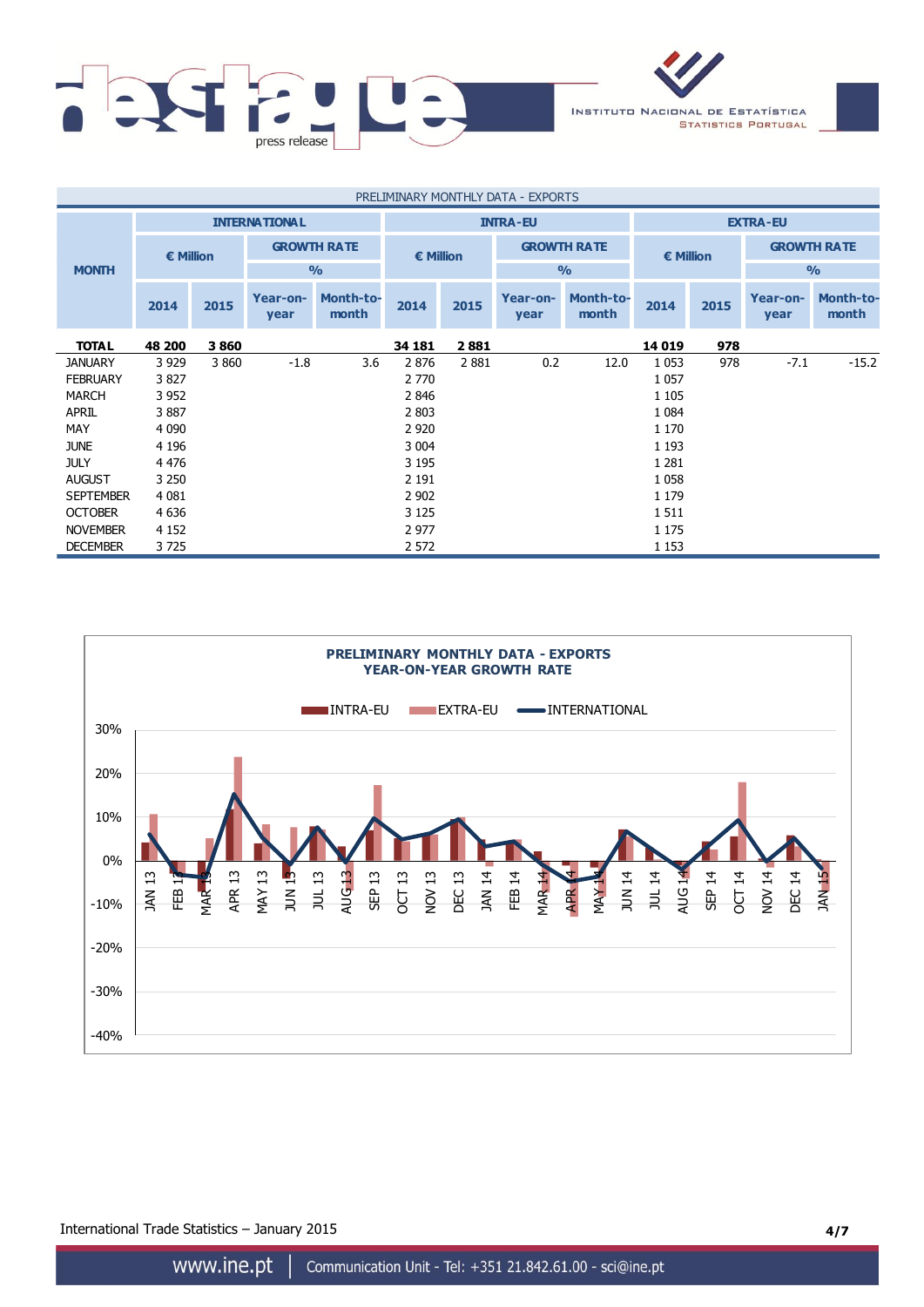

| PRELIMINARY MONTHLY DATA - IMPORTS |           |         |                      |                           |                 |                                          |                  |                           |                 |         |                    |                           |  |                    |
|------------------------------------|-----------|---------|----------------------|---------------------------|-----------------|------------------------------------------|------------------|---------------------------|-----------------|---------|--------------------|---------------------------|--|--------------------|
|                                    |           |         | <b>INTERNATIONAL</b> |                           | <b>INTRA-EU</b> |                                          |                  |                           | <b>EXTRA-EU</b> |         |                    |                           |  |                    |
|                                    | € Million |         |                      | <b>GROWTH RATE</b>        |                 | <b>GROWTH RATE</b><br>$\epsilon$ Million |                  |                           |                 |         | $\epsilon$ Million |                           |  | <b>GROWTH RATE</b> |
| <b>MONTH</b>                       |           |         |                      | $\frac{0}{0}$             |                 |                                          |                  | $\frac{0}{0}$             |                 |         | O <sub>0</sub>     |                           |  |                    |
|                                    | 2014      | 2015    | Year-on-<br>year     | <b>Month-to-</b><br>month | 2014            | 2015                                     | Year-on-<br>year | <b>Month-to-</b><br>month | 2014            | 2015    | Year-on-<br>year   | <b>Month-to-</b><br>month |  |                    |
| <b>TOTAL</b>                       | 58 806    | 4416    |                      |                           | 43 931          | 3 3 8 9                                  |                  |                           | 14 875          | 1027    |                    |                           |  |                    |
| <b>JANUARY</b>                     | 4 9 20    | 4 4 1 6 | $-10.2$              | $-5.9$                    | 3 4 8 2         | 3 3 8 9                                  | $-2.7$           | $-4.2$                    | 1 4 3 7         | 1 0 2 7 | $-28.6$            | $-11.3$                   |  |                    |
| <b>FEBRUARY</b>                    | 4 6 63    |         |                      |                           | 3 541           |                                          |                  |                           | 1 1 2 1         |         |                    |                           |  |                    |
| MARCH                              | 4 7 5 5   |         |                      |                           | 3 7 7 4         |                                          |                  |                           | 981             |         |                    |                           |  |                    |
| <b>APRIL</b>                       | 4 5 24    |         |                      |                           | 3 5 5 7         |                                          |                  |                           | 968             |         |                    |                           |  |                    |
| MAY                                | 5 0 0 4   |         |                      |                           | 3673            |                                          |                  |                           | 1 3 3 1         |         |                    |                           |  |                    |
| <b>JUNE</b>                        | 5 0 3 9   |         |                      |                           | 3 5 8 0         |                                          |                  |                           | 1 4 5 9         |         |                    |                           |  |                    |
| <b>JULY</b>                        | 5412      |         |                      |                           | 3 9 1 1         |                                          |                  |                           | 1 5 0 1         |         |                    |                           |  |                    |
| <b>AUGUST</b>                      | 4 1 3 6   |         |                      |                           | 2 9 6 1         |                                          |                  |                           | 1 1 7 4         |         |                    |                           |  |                    |
| <b>SEPTEMBER</b>                   | 5 2 1 3   |         |                      |                           | 3 9 3 2         |                                          |                  |                           | 1 2 8 1         |         |                    |                           |  |                    |
| <b>OCTOBER</b>                     | 5 5 0 9   |         |                      |                           | 4 1 9 0         |                                          |                  |                           | 1 3 1 9         |         |                    |                           |  |                    |
| <b>NOVEMBER</b>                    | 4 9 3 7   |         |                      |                           | 3793            |                                          |                  |                           | 1 1 4 5         |         |                    |                           |  |                    |
| <b>DECEMBER</b>                    | 4 6 9 5   |         |                      |                           | 3 5 3 7         |                                          |                  |                           | 1 1 5 8         |         |                    |                           |  |                    |



International Trade Statistics – January 2015 **5/7**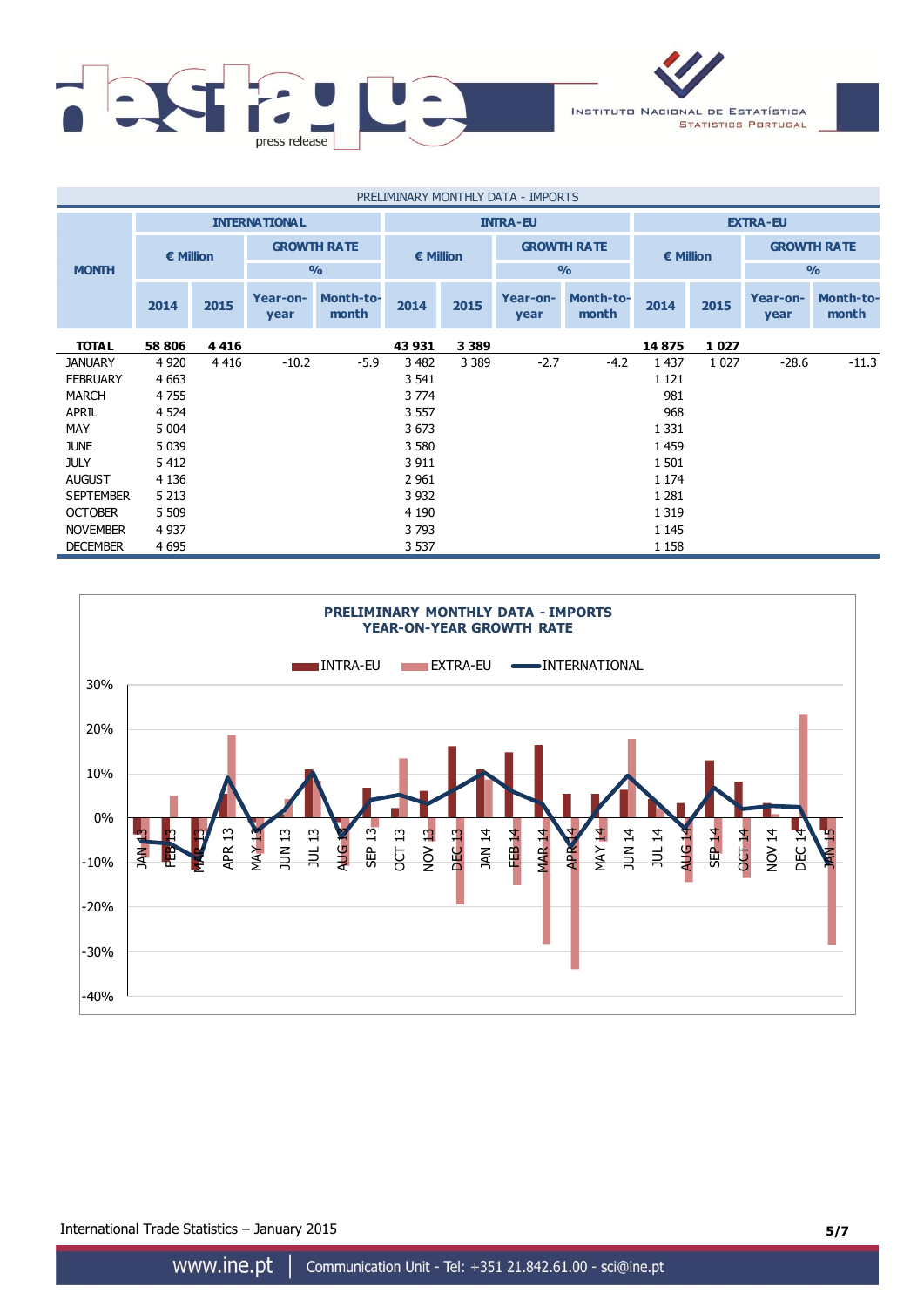



### **Broad Economic Categories**

In the **quarter ended in January 2015, in comparison with the quarter ended in January 2014**, as far as **exports** are concerned, the emphasis went to the increases in Food products and beverages (+4.9%), in Transport equipment (+4.5%) and Capital goods (+4.2%), while Fuels and lubricants recorded a reduction (-13.5%).

In the same period, with regard to **imports**, the emphasis went to the 14.1% reduction in Fuels and lubricants, mostly in Primary products. Imports of Capital goods and Transport equipment and accessories recorded the highest increases  $(+6.0\%$  and  $+5.7\%$  respectively).

| PRELIMINARY GLOBAL DATA                               |                |                                      |                              |                |                                      |                              |  |  |  |
|-------------------------------------------------------|----------------|--------------------------------------|------------------------------|----------------|--------------------------------------|------------------------------|--|--|--|
|                                                       |                | <b>INTERNATIONAL</b>                 |                              |                |                                      |                              |  |  |  |
|                                                       |                | <b>EXPORTS</b>                       |                              | <b>IMPORTS</b> |                                      |                              |  |  |  |
| <b>BROAD ECONOMIC CATEGORIES</b>                      |                | € Million                            | <b>GROWTH</b><br><b>RATE</b> |                | € Million                            | <b>GROWTH</b><br><b>RATE</b> |  |  |  |
|                                                       | <b>NOV 13</b>  | <b>NOV 14</b><br>to JAN 14 to JAN 15 | $\frac{9}{6}$                | <b>NOV 13</b>  | <b>NOV 14</b><br>to JAN 14 to JAN 15 | $\frac{0}{0}$                |  |  |  |
|                                                       |                |                                      |                              |                |                                      |                              |  |  |  |
| <b>FOOD AND BEVERAGES</b><br>PRIMARY                  | 1 2 8 1<br>368 | 1 3 4 3<br>400                       | 4.9                          | 1868<br>777    | 1855<br>762                          | $-0.7$                       |  |  |  |
| <b>PROCESSED</b>                                      | 913            | 943                                  | 8.8<br>3.3                   | 1 0 9 1        | 1 0 9 3                              | $-1.9$<br>0.2                |  |  |  |
|                                                       |                |                                      |                              |                |                                      |                              |  |  |  |
| INDUSTRIAL SUPPLIES NOT ELSEWHERE SPECIFIED           | 3836           | 3839                                 | 0.1                          | 4 0 5 0        | 3 9 3 8                              | $-2.8$                       |  |  |  |
| PRIMARY                                               | 341            | 344                                  | 1.0                          | 462            | 418                                  | $-9.5$                       |  |  |  |
| <b>PROCESSED</b>                                      | 3 4 9 5        | 3 4 9 5                              | 0.0                          | 3 5 8 8        | 3 5 20                               | $-1.9$                       |  |  |  |
| <b>FUELS AND LUBRICANTS</b>                           | 1 1 3 6        | 982                                  | $-13.5$                      | 2 4 5 0        | 2 1 0 4                              | $-14.1$                      |  |  |  |
| PRIMARY                                               | $\mathbf{1}$   | $\mathbf{1}$                         | $-7.2$                       | 1870           | 1618                                 | $-13.5$                      |  |  |  |
| <b>PROCESSED</b>                                      | 1 1 3 5        | 981                                  | $-13.5$                      | 581            | 486                                  | $-16.3$                      |  |  |  |
| CAPITAL GOODS, AND PARTS AND ACCESSORIES THEREOF (1)  | 1 472          | 1 5 3 4                              | 4.2                          | 2 2 1 0        | 2 2 1 4                              | 0.2                          |  |  |  |
| CAPITAL GOODS (EXCEPT TRANSPORT EQUIPMENT)            | 922            | 937                                  | 1.6                          | 1 4 2 0        | 1410                                 | $-0.7$                       |  |  |  |
| PARTS AND ACCESSORIES                                 | 550            | 598                                  | 8.6                          | 790            | 803                                  | 1.7                          |  |  |  |
| TRANSPORT EQUIPMENT AND PARTS AND ACCESSORIES THEREOF | 1 5 8 5        | 1655                                 | 4.5                          | 1 6 5 7        | 1752                                 | 5.7                          |  |  |  |
| PASSENGER MOTOR CARS                                  | 421            | 461                                  | 9.4                          | 526            | 663                                  | 26.1                         |  |  |  |
| <b>OTHER</b>                                          | 238            | 221                                  | $-6.9$                       | 264            | 220                                  | $-16.7$                      |  |  |  |
| PARTS AND ACCESSORIES                                 | 925            | 973                                  | 5.2                          | 867            | 869                                  | 0.2                          |  |  |  |
| CONSUMER GOODS NOT ELSEWHERE SPECIFIED                | 2 3 1 4        | 2 3 7 3                              | 2.6                          | 2 0 5 9        | 2 1 8 3                              | 6.0                          |  |  |  |
| <b>DURABLE</b>                                        | 309            | 298                                  | $-3.7$                       | 328            | 349                                  | 6.4                          |  |  |  |
| <b>SEMI-DURABLE</b>                                   | 1 2 9 1        | 1 2 7 2                              | $-1.4$                       | 798            | 876                                  | 9.9                          |  |  |  |
| <b>NON-DURABLE</b>                                    | 714            | 803                                  | 12.5                         | 934            | 958                                  | 2.5                          |  |  |  |
| <b>GOODS NOT ELSEWHERE SPECIFIED</b>                  | 9              | 8                                    | $-13.8$                      | $\overline{4}$ | 3                                    | $-41.0$                      |  |  |  |
| (1) - EXCEPT TRANSPORT EQUIPMENT                      |                |                                      |                              |                |                                      |                              |  |  |  |